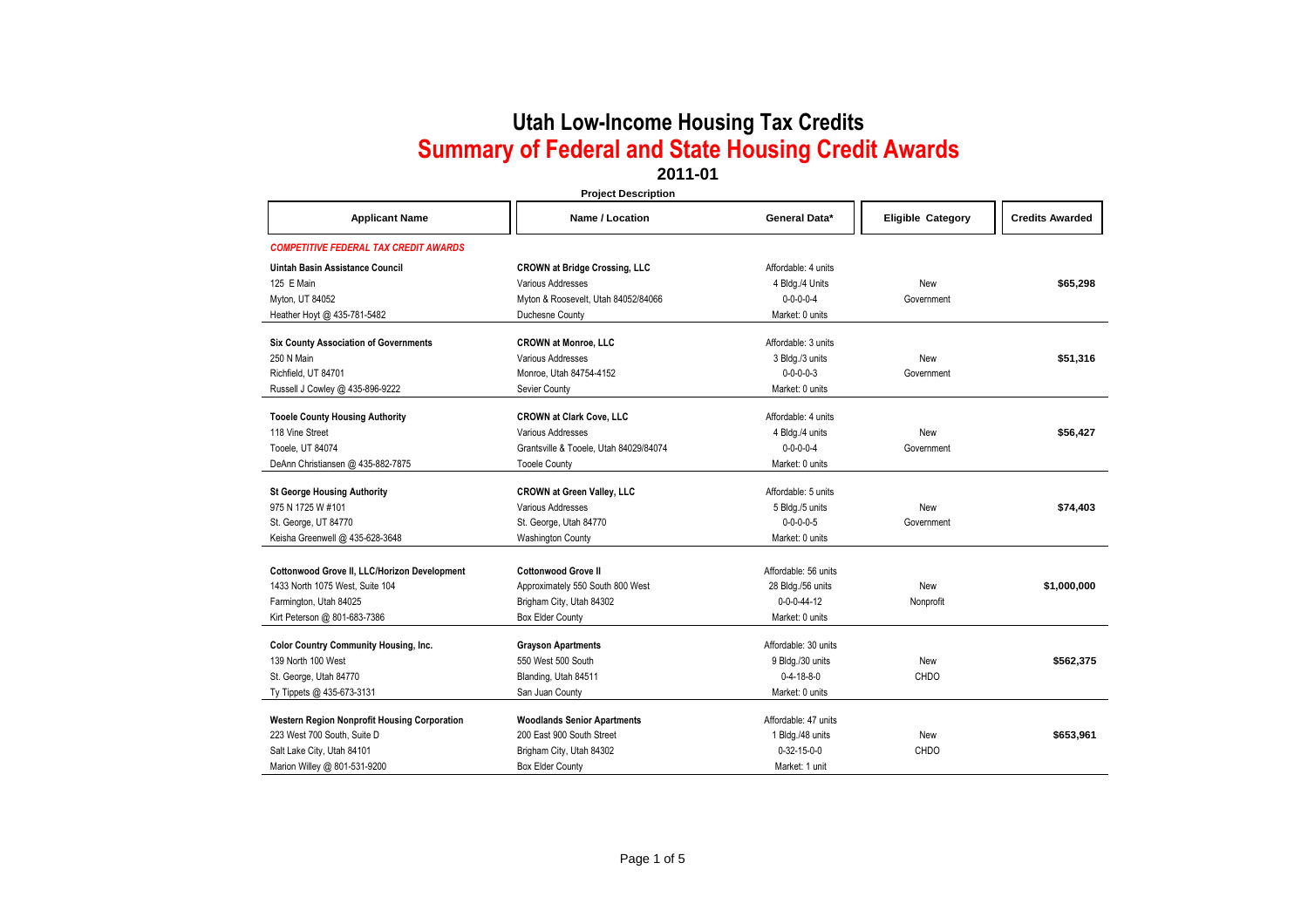### **2011-01**

**Project Description**

| <b>Applicant Name</b>                  | Name / Location                                | General Data*          | <b>Eligible Category</b>                          | <b>Credits Awarded</b> |
|----------------------------------------|------------------------------------------------|------------------------|---------------------------------------------------|------------------------|
| Kier Girls, LLC                        | <b>Windsong Apartments</b>                     | Affordable: 60 units   |                                                   |                        |
| 3710 Quincy Avenue                     | 1460 South State Street & 1575 South 1000 East | 10 Bldg./60 units      | Rehab                                             | \$363,404              |
| Ogden, UT 84403                        | Clearfield. Utah 84015                         | $0 - 0 - 50 - 10 - 0$  | Forprofit                                         |                        |
| Bonnie Kier-Herrick @ 801-866-1419     | Davis County                                   | Market: 0 units        |                                                   |                        |
| Housing Authority of Salt Lake City    | <b>Rendon Terrace Apartments</b>               | Affordable: 70 units   |                                                   |                        |
| 1776 S. West Temple                    | 158 North 600 West                             | 1 Bldg./70 units       | New                                               | \$900,000              |
| Salt Lake City, UT 84115               | Salt Lake City, Utah 84116                     | $0 - 62 - 8 - 0 - 0$   | Government                                        |                        |
| Kathy Ricci @ 801-487-2161 ext 1229    | Salt Lake County                               | Market: 0 units        |                                                   |                        |
| Parley's Partners LLC                  | <b>Birkhill Apartments Phase I</b>             | Affordable: 96 units   |                                                   |                        |
| 2725 South Parley's Way #120           | 4221 South Main Street                         | 2 Bldg./137 units      | New                                               | \$1,000,000            |
| Salt Lake City, UT 84109               | Salt Lake City, Utah 84107                     | 0-97-25-15-0           | Forprofit                                         |                        |
| David Bevan @ 801-870-2406             | Salt Lake County                               | Market: 41 units       |                                                   |                        |
| G, G & D Woodruff, LLC                 | <b>Woodruff Apartments</b>                     | Affordable: 45 units   |                                                   |                        |
| 437 N. Center Street                   | 235 South 200 East                             | 1 Bldg./48 units       | Rehab                                             | \$462,864              |
| Salt Lake City, UT 84103               | Salt Lake City, Utah 84111                     | 15-18-15-0-0           | Forprofit                                         |                        |
| Gary Nordhoff @ 801-860-2426           | Salt Lake County                               | Market: 3 units        |                                                   |                        |
| Wasatch Advantage Group, LLC           | <b>Tuscany Villas Senior Apartments</b>        | Affordable: 76 units   |                                                   |                        |
| 26440 La Alameda, Ste. 370             | 7442 S. Bingham Junction Blvd.                 | 1 Bldg./76 units       | New                                               | \$929,726              |
| Mission Viejo, CA 92691                | Midvale, Utah 84047                            | 6-52-18-0-0            | Forprofit                                         |                        |
| Tony Hladek @ 949-367-1393             | Salt Lake County                               | Market: 0 units        |                                                   |                        |
| Housing Authority of Southeastern Utah | <b>Cinema Court Apartments</b>                 | Affordable: 60 units   |                                                   |                        |
| 321 East Center Street                 | 1036 Millcreek Drive                           | 9 Bldg./60 units       | New                                               | \$847,565              |
| Moab, Utah 84532                       | Moab, Utah 84532                               | $0 - 15 - 30 - 15 - 0$ | Government                                        |                        |
| Fremont Woodward @ 435-259-5891        | <b>Grand County</b>                            | Market: 0 units        |                                                   |                        |
|                                        |                                                |                        | <b>Total Competitive Housing Credits Awarded:</b> | 46 QG7 33Q             |

**Total Competitive Housing Credits Awarded: \$6,967,339**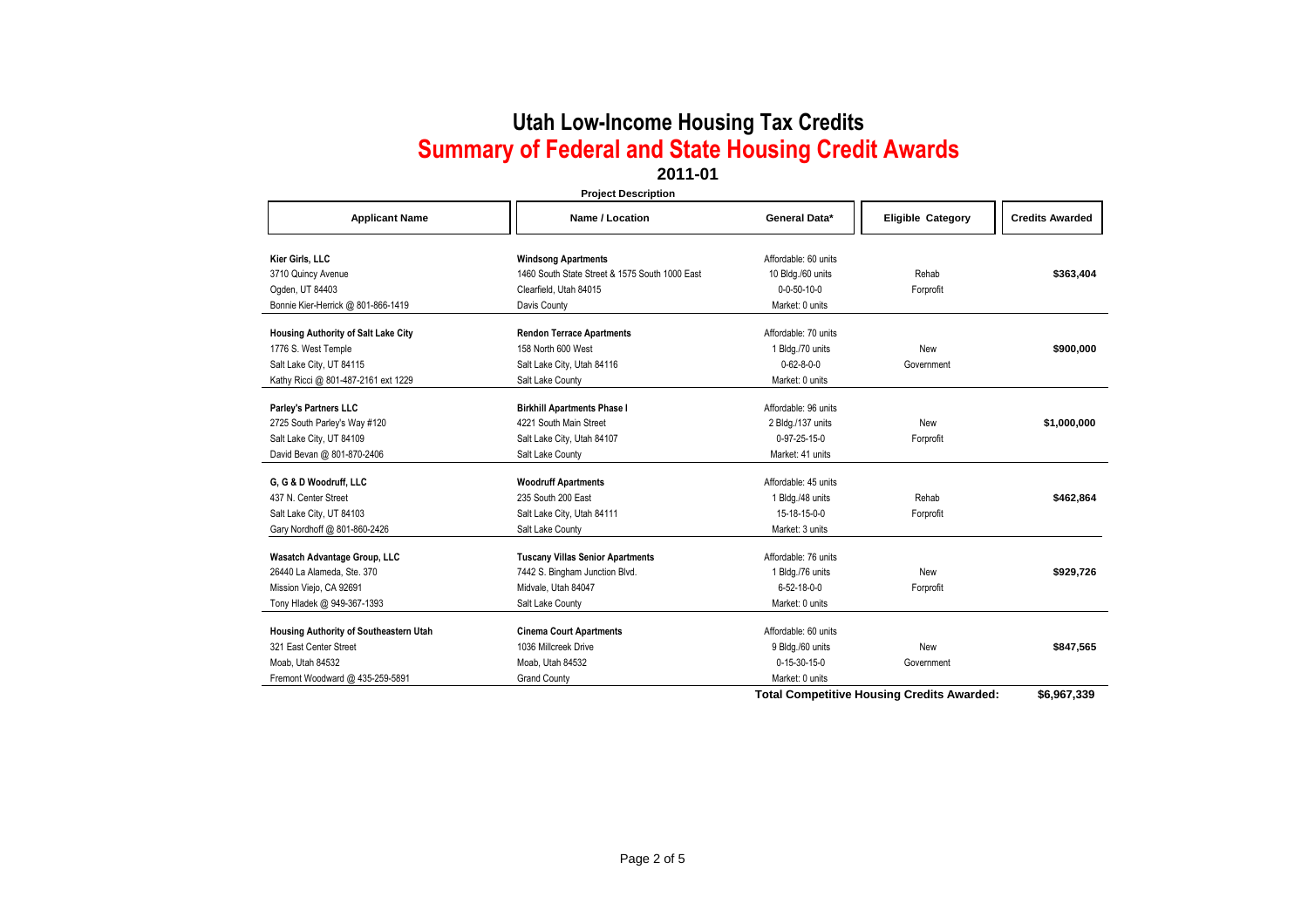**2011-01**

| <b>Project Description</b>                            |                                                 |                       |                          |                        |
|-------------------------------------------------------|-------------------------------------------------|-----------------------|--------------------------|------------------------|
| <b>Applicant Name</b>                                 | Name / Location                                 | General Data*         | <b>Eligible Category</b> | <b>Credits Awarded</b> |
| <b>PROJECTS NOT RECEIVING FEDERAL HOUSING CREDITS</b> |                                                 |                       |                          |                        |
| Horizon Develoment and Management, LLC                | The Springs at Logan River IV                   | Affordable: 40 units  |                          |                        |
| 1433 North 1075 West, Suite 104                       | <b>Oproducted 125 West 100 South</b>            | 20 BG 10 Init S       | New                      | \$0                    |
| Farmington, Utah 84025                                | Logan, Utah 84321                               | $0 - 0 - 0 - 40 - 0$  | Nonprofit                |                        |
| Kirt Peterson @ 801-683-7386                          | Cache County                                    | Market: 0 units       |                          |                        |
| <b>AHP Utah Assets LLC</b>                            | Victoria Woods-Sandy                            | Affordable: 128 units |                          |                        |
| 11775 South State St.                                 | 650 East 9000 South                             | 5 Bldg./142 units     | New                      | \$0                    |
| Draper, Ut 84020                                      | Sandy, Utah 84070                               | $0-131-11-0-0$        | Forprofit                |                        |
| Armando Alvarez @ 801-501-7962                        | Salt Lake County                                | Market: 14 units      |                          |                        |
| AHS Utah, LLC (FKA Alliance Capital)                  | Belmont Station (name to be determined)         | Affordable: 39 units  |                          |                        |
| 47 West 300 South                                     | 10000 South Sego Lily Drive                     | 4 Bldg./39 units      | New                      | \$0                    |
| Logan, Utah 84321                                     | Sandy, Utah 84070                               | $0 - 0 - 8 - 22 - 9$  | Forprofit                |                        |
| Eric Lofthouse @ 435-770-8838                         | Salt Lake County                                | Market: 0 units       |                          |                        |
| Adams Construction & Management Company, Inc.         | <b>Cedar Valley Townhomes</b>                   | Affordable: 67 units  |                          |                        |
| 1611 East 2450 South, BLDG 1- Suite A                 | Glenn Meadows Lane (1950 West) & 3000 N. Street | 34 Bldg./68 units     | New                      | \$0                    |
| St. George, Utah 84790                                | Cedar City, Utah 84721                          | $0 - 0 - 0 - 59 - 8$  | Forprofit                |                        |
| Gregory Wagner @ 435-652-0144                         | Iron County                                     | Market: 1 unit        |                          |                        |
| <b>Color Country Community Housing</b>                | <b>Eagle View Townhomes</b>                     | Affordable: 23 units  |                          |                        |
| 139 North 100 West                                    | 815 South 50 East                               | 7 Bldg./25 units      | New                      | \$0                    |
| St. George, Utah 84770                                | Richfield, Utah 84701                           | $0 - 0 - 8 - 12 - 4$  | CHDO                     |                        |
| Ty Tippets @ 435-673-3131                             | Sevier County                                   | Market: 2 units       |                          |                        |
| CDI-Utah, Inc. & Community Development Inc.           | Mt. Catherine Vineyards                         | Affordable: 24 units  |                          |                        |
| 4110 Eaton Avenue, Suite A                            | 1050 W. 530 South                               | 4 Bldg./24 units      | New                      | \$0                    |
| Caldwell, Idaho 83607                                 | Richfield, Utah 84701                           | $0 - 0 - 8 - 12 - 4$  | CHDO                     |                        |
| Bill Truax @ 208-459-8522                             | Sevier County                                   | Market: 0 units       |                          |                        |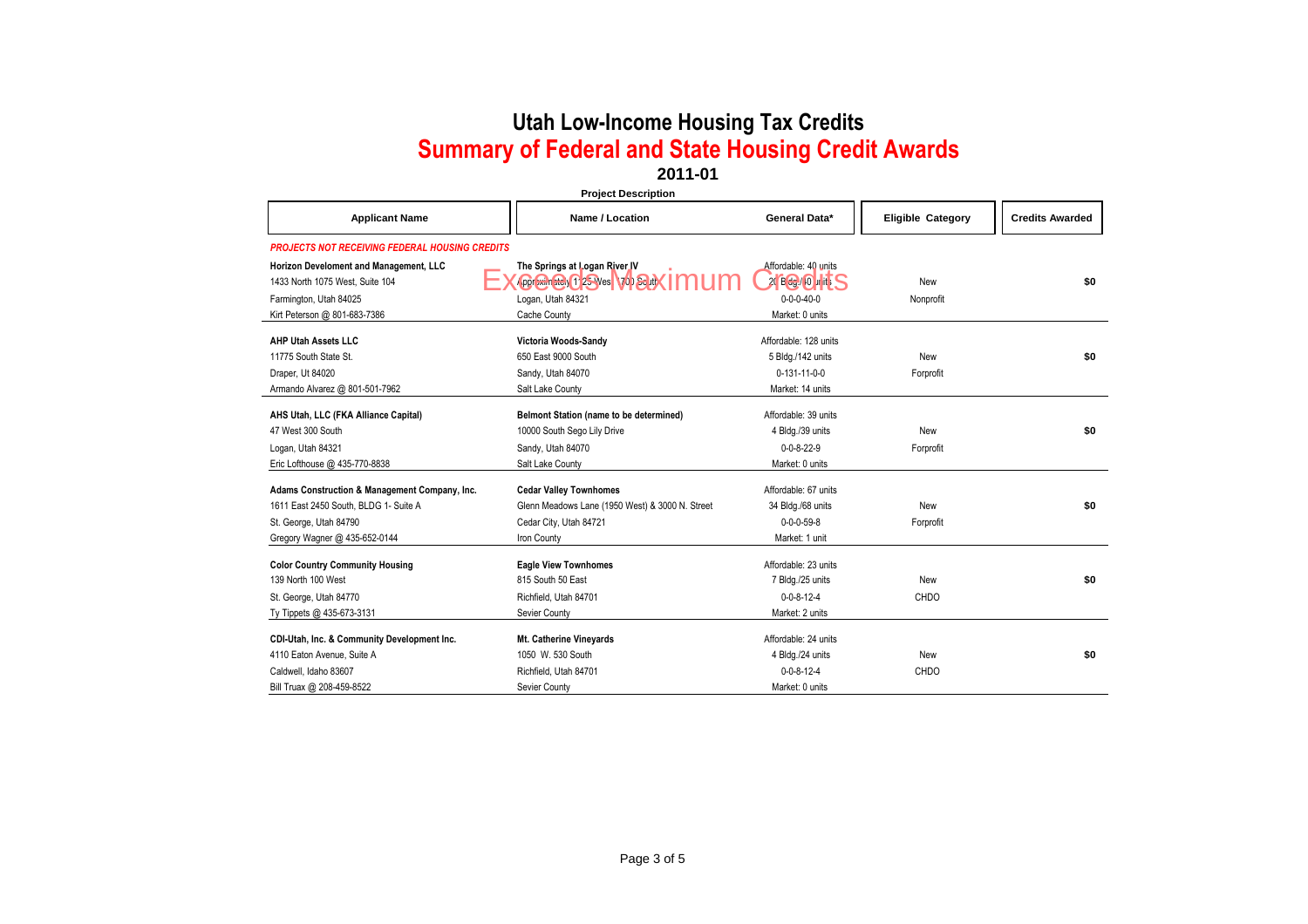### **2011-01**

**Project Description**

| <b>Applicant Name</b>                          | Name / Location                              | General Data*         | <b>Eligible Category</b> | <b>Credits Awarded</b> |
|------------------------------------------------|----------------------------------------------|-----------------------|--------------------------|------------------------|
| <b>Garrison Community Development, LLC</b>     | <b>Southport Apartments</b>                  | Affordable: 47 units  |                          |                        |
| 416 E 3rd Street                               | 965 South 200 West                           | 1 Bldg./50 units      | New                      | \$0                    |
| Kansas City, MO 64106                          | Salt Lake City, Utah 84101                   | $0 - 50 - 0 - 0 - 0$  | Forprofit                |                        |
| Gary Hassenflu @ 816-474-4857                  | Salt Lake County                             | Market: 3 units       |                          |                        |
| <b>Volunteers of America National Services</b> | The Payson Community Apartments              | Affordable: 79 units  |                          |                        |
| 1660 Duke Street                               | Various Addresses                            | 8 Bldg./79 units      | Rehab                    | \$0                    |
| Alexandria, Virginia 22314                     | Payson, Utah 84561                           | $0 - 33 - 39 - 7 - 0$ | Nonprofit                |                        |
| Paul Kress @ 703-341-5038                      | <b>Utah County</b>                           | Market: 0 units       |                          |                        |
| <b>Cowboy Partners, LC</b>                     | <b>Liberty Crossing</b>                      | Affordable: 44 units  |                          |                        |
| 6440 S. Wasatch Blvd., Suite 100               | 1000 South 300 West (approximate)            | 1 Bldg./44 units      | New                      | \$0                    |
| Salt Lake City, Utah 84121                     | Heber, Utah 84032                            | $0-44-0-0-0$          | Forprofit                |                        |
| Mark R. Cornelius @ 801-424-4415               | <b>Wasatch County</b>                        | Market: 0 units       |                          |                        |
| Housing Opportunities, Inc.                    | <b>Millcreek Family Apartments II</b>        | Affordable: 74 units  |                          |                        |
| 3595 South Main Street                         | 3.160 Sputh Main Street                      | 2 Bldg./74 units      | New                      | \$0                    |
| Salt Lake City, UT 84115                       | Salt Lake City, Utah 84107                   | $0-10-43-21-0$        | Government               |                        |
| Andre Bartlome @ 801-284-4440                  | Salt Lake County                             | Market: 0 units       |                          |                        |
| <b>Housing Authority of Utah County</b>        | Springville Seniors/HAUC (not official name) | Affordable: 31 units  |                          |                        |
| 240 East Center Street                         | 4.1 S outh Main Street                       | 1 Bldg./31 units      | New                      | \$0                    |
| Provo, Utah 84606-3165                         | Springville, Utah 84633                      | $0 - 31 - 0 - 0 - 0$  | Government               |                        |
| Gene Carley @ 801-373-8333 ext 108             | <b>Utah County</b>                           | Market: 0 units       |                          |                        |
|                                                |                                              |                       |                          |                        |
| <b>Cedar City Housing Authority</b>            | <b>CROWN at Deer Hollow, LLC</b>             | Affordable: 3 units   |                          |                        |
| 364 S 100 E                                    | Various Addresses                            | 3 Bldg./3 units       | New                      | \$0                    |
| Cedar City, UT 84720                           | Paroly in Utah C. 75                         | $0.0 - 0.3$           | Government               |                        |
| Heidi Miller @ 435-586-6482                    | <b>Iron County</b>                           | Market: 0 units       |                          |                        |